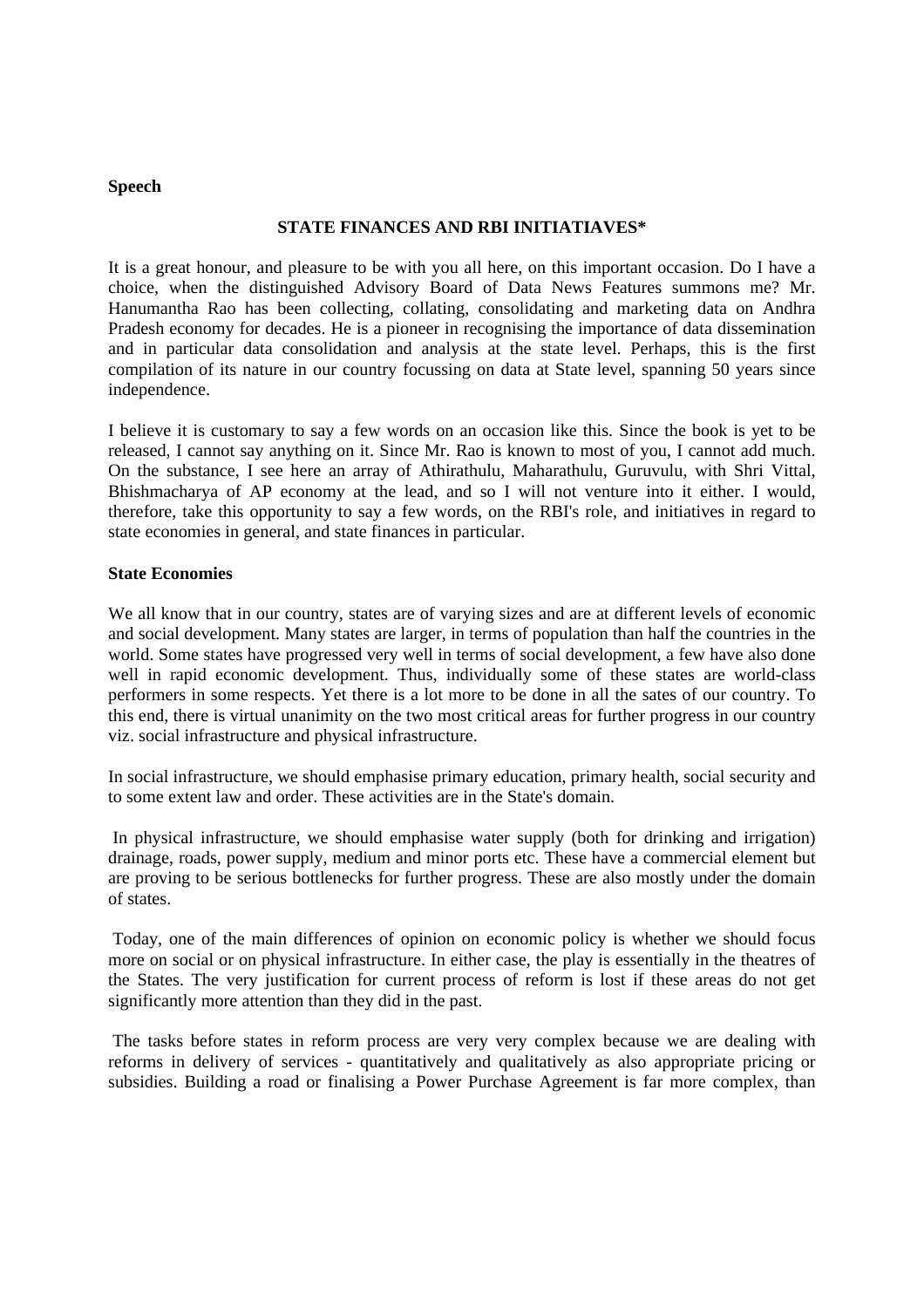abolition of licensing or, quantitative restrictions on imports or exports, or fast-track method of investment clearance. These tasks demand more than finances, but finances are also essential.

#### **State Finances**

 There is a supplement on Finances of State Governments to the RBI Bulletin of February 1998, giving a detailed account and so I will only mention a few highlights from concluding observations:

(a) The stress on the finances of the state governments became evident when their revenue account started showing deficits in the late `eighties. The steady deterioration in the revenue account caused enlargement of states' Gross Fiscal Deficit.

(b) The curtailment in Gross Fiscal Deficit (GFD) could be achieved through deceleration in capital expenditure which would, however, have adverse implications for growth. The improvement in GFD should, therefore, be achieved through the revenue account.

(c) The last few years have witnessed a more or less stagnant tax receipts to GDP ratio and a declining non-tax receipts to GDP ratio.

(d) Most of the States' Public Sector Undertakings (PSUs), particularly State Electricity Boards and State Road Transport Corporations have been showing persistent losses, and therefore, their contribution to the State exchequer is negative.

(e) Similarly, several irrigation projects in the States reflect negative contribution due to uneconomic user charges.

(f) On the expenditure side, the rigidity in the non-Plan non-developmental expenditure is a matter of concern as it adversely affects the financial health of the states. This is due to committed expenditures on interest payments and administrative expenditures on salaries and pensions. This has led to non-developmental revenue expenditure absorbing a greater proportion of revenue receipts.

(g) The problem of subsidies also needs pointed attention. Here the emphasis should be squarely on implicit subsidies, which deprive states of scarce resources.

 Given the above picture of finances of states, we should assess the massive effort needed to improve social infrastructure and strengthen physical infrastructure to the levels desired. The limits to dependence on financial transfers from the Centre are recognised and, there is a feeling in some states that access to external assistance or capital markets is an easy way-out to finance government and its enterprises. I would submit that it is not an easy way out but desirable option to be exercised with a combination of skill and caution. We, in fact, addressed these and other issues in a meeting with Finance Secretaries early this month and I will elaborate on this after presenting a brief account of role of Reserve Bank of India in regard to states.

### **Role of RBI**

 Reserve Bank of India's major concerns are price stability and ensuring adequate credit to productive needs of a growing economy. Price stability provides a national economic environment conducive to growth with justice - to all States.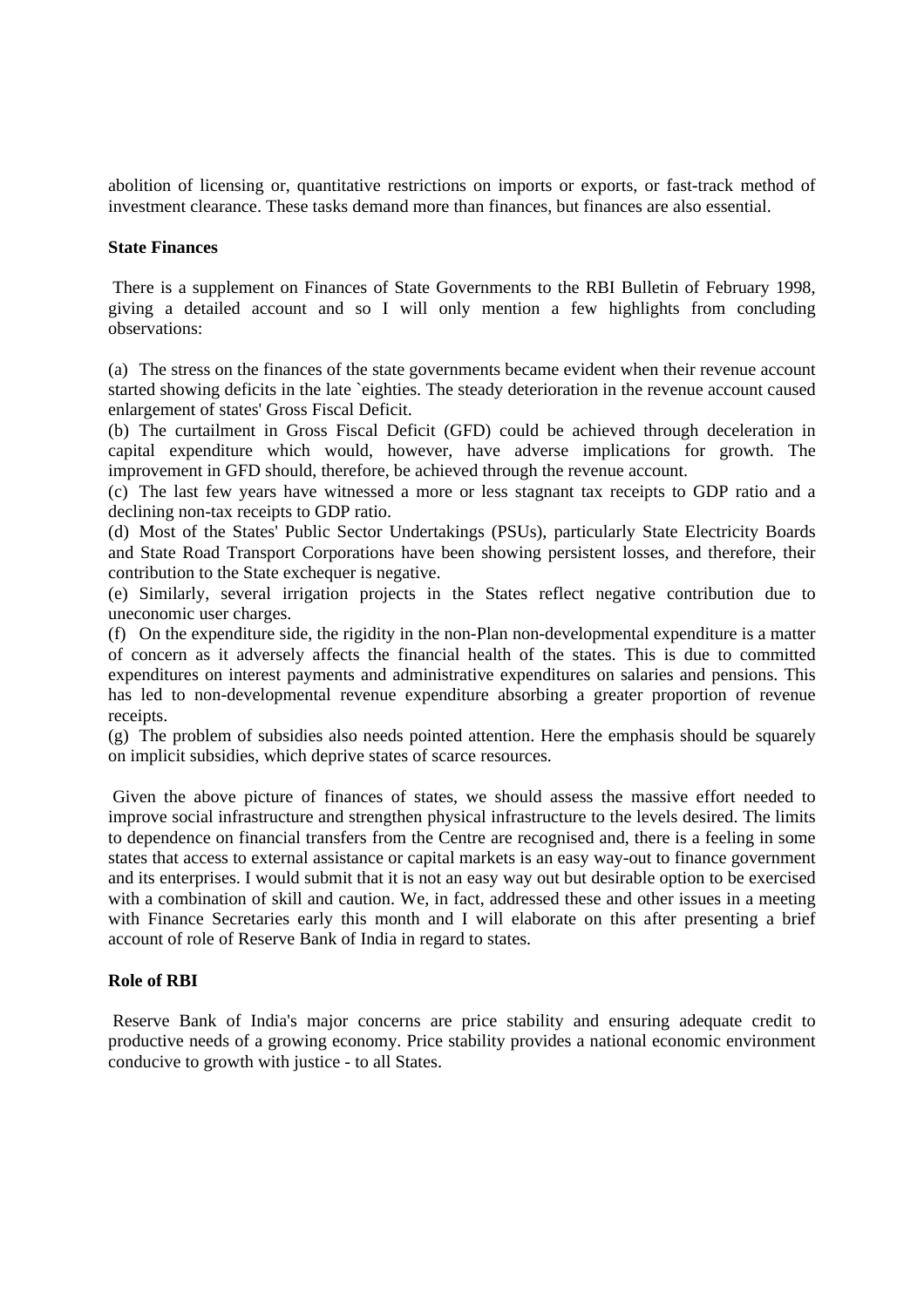Credit flows to agriculture and, infrastructure are emphasised and enabled but actual absorption in a particular state would depend on the infrastructure as well as other enabling environment. As a responsible Central bank, the RBI can persuade but cannot force credit flows to states which are yet to provide productive as well as congenial credit culture. So, RBI and States do work together on this through institutional mechanisms such as SLBCs (State Level Bankers Committees). I must admit that Andhra Pradesh has the tradition of being one among the best in ensuring cordial and effective co-ordination between banks and government.

 The RBI also performs the functions of a Manager of Public Debt. While in the past, it was possible to pre-empt financial resources of banks, in a liberalised environment, the RBI would soon find it difficult to ensure success of debt issues of states whose finances are perceived to be not well-managed. We are already alerting the states on this issue.

 The RBI also functions as a banker to states. It is out duty to perform services efficiently. For example, we have launched Electronic Fund Transfer of salaries of State Government Employees in Andhra Pradesh, thanks to the progressive initiatives taken by the Chief Minister. We are taking initiatives to render advice to states on matters such as cash management. That leads me to the initiatives taken recently.

# **Recent Initiatives**

 RBI had two rounds of discussions with State Finance Secretaries, based on a number of technical papers prepared by both RBI and state Governments. As a result of the latest round, a consensus was reached on many issues. These do reflect initiatives already taken and flag areas of mutual concern. Let me share with you some of the major issues addressed.

### **Cash Management and Ways and Means Advances**

 First, the states recognised the importance of cash management as a medium-term objective, but noted that there is limited scope for cash management on the expenditure side. However, each state would make a standard analysis for monthly requirements so that even at the margin, the scope for its management would improve. In the light of such an exercise, it would be possible for each State Government to work out the seasonality in the expenditure and their borrowing requirements could, if possible, be appropriately adjusted. This information would be used by the Reserve Bank as an input in deciding the timings of floating tranches of the borrowing programme for the State Governments in conjunction with other factors, such as, conditions of liquidity in the market, interest rate determination and synchronisation with Central Government borrowings, etc.

 On Ways and Means Advances (WMA), the Reserve Bank agreed to consider changes such as dual limits and advance warning system. Finance Secretaries wanted the Reserve Bank to continue to manage the investment of their surpluses, but change the mechanism in such a way that they get a return close to what they pay for their drawals from the RBI, say, under WMA. The Reserve Bank has agreed to continue to invest the surpluses of the State Governments, introduce 28-Days Treasury Bills as an additional instrument and to review the present systems to enable the State Governments to obtain a better return than now on investment of their surpluses.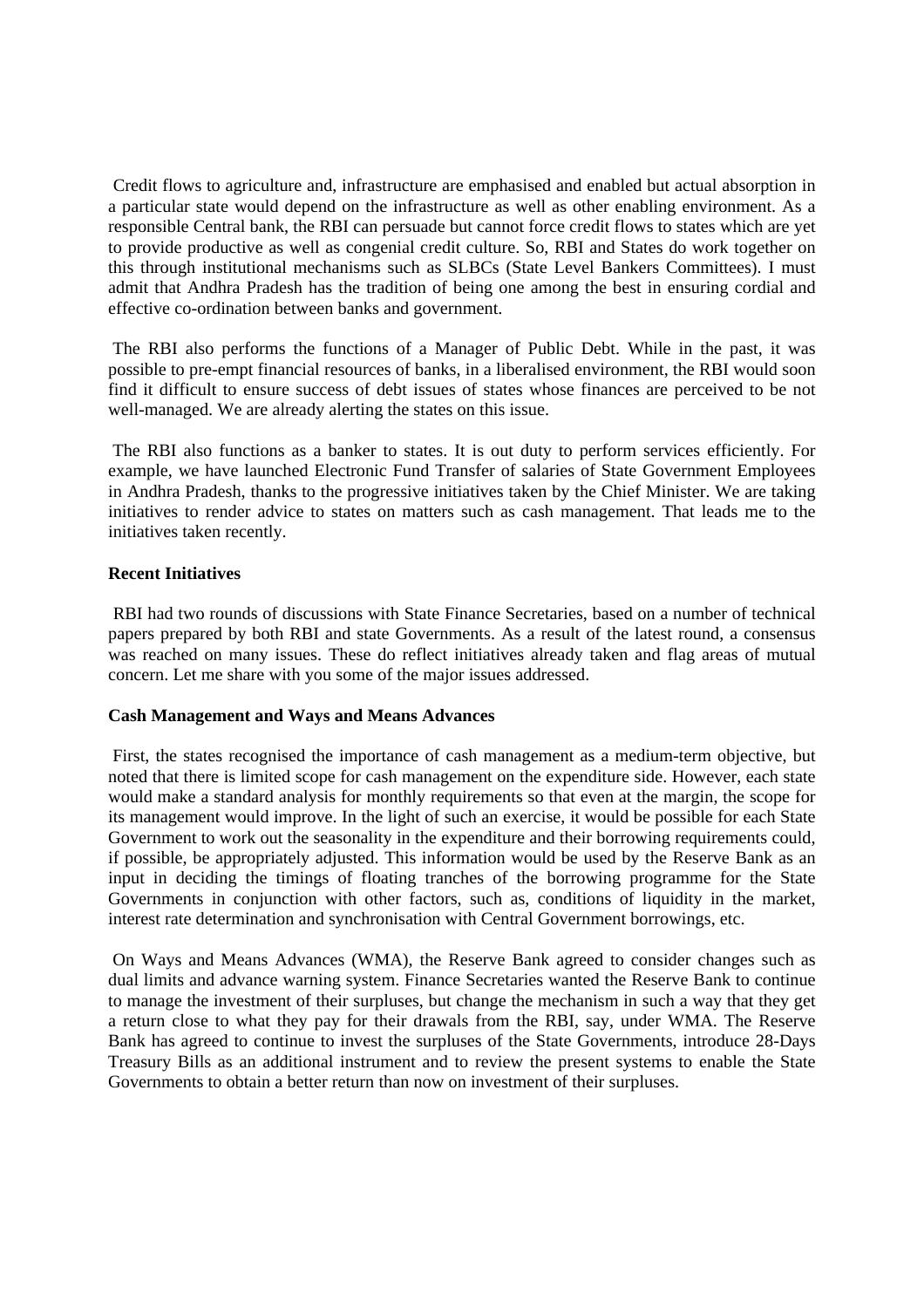### **Public Debt**

 Second, while some States favoured the establishment of a formal ceiling on public debt by law, others felt that the more important requirement is greater transparency in the matter of public debt and awareness of its implications. Further, the States unanimously felt that the focus should also be on revenue deficit. It was decided that State Governments should be encouraged by the RBI to consider both greater transparency and a legal ceiling on public debt.

 The Reserve Bank was requested to actively pursue with the Government of India the consensus of the State Finance Secretaries for permitting freedom in the range of 5 to 35 per cent to access the market outside the consolidated tranches of borrowing.

 While there was a general agreement that Consolidated Sinking Fund is a good idea, many felt that it would not be desirable to consider this at a stage when revenue deficits persist and when scope for return on investments made in CSF is not very clear. Some State Governments, however, requested the Reserve Bank to detail the modalities of such a CSF for immediate consideration.

#### **Guarantees**

 Third, recognising the importance of guarantees and their implications on the finances, it was decided to include the following in terms of a Working Group on State Guarantees:

(a) Hidden liabilities, including especially the letters of comfort, which have the consequence of a guarantee.

(b) The level of guarantee fee.

(c) The implications of linkage with the value of any foreign currency, where it exists in regard to such contingent obligation, especially in the guarantees offered in the power sector.

- (d) The possibility of prescribing a legal ceiling on all guarantees and criteria for fixing a ceiling.
- (e) The importance of attaching weights to risks and arriving at risk weighted guarantee limits.
- (f) Discouraging the public sector entities from insisting on guarantees; and
- (g) Prohibition on seeking or giving of guarantees for working capital needs of enterprises.

 A concern was expressed about the guarantees at State level for various projects from international investors in foreign currencies. While, at present, the magnitude of such exposures to foreign currency obligations may not be large, its assessment and some mechanism to gauge effects of such dollarisation would be necessary to mount hedging mechanisms. It was agreed that the study on this subject should be encouraged by the RBI, particularly, in the context of power sector, where the power tariff may be linked partly to the domestic value of the foreign currency.

#### **Study of Public Accounts**

 Fourth, a suggestion was made that the complexities of pension, provident fund and small saving liabilities are such that they are required to be analysed by the Reserve Bank. More important, there was a unanimous suggestion that transactions in public accounts which are in the nature of banking transactions by the State Governments require to be closely scrutinised by the Reserve Bank due to its responsibilities as lender of last resort and due to the systemic implications. It was also indicated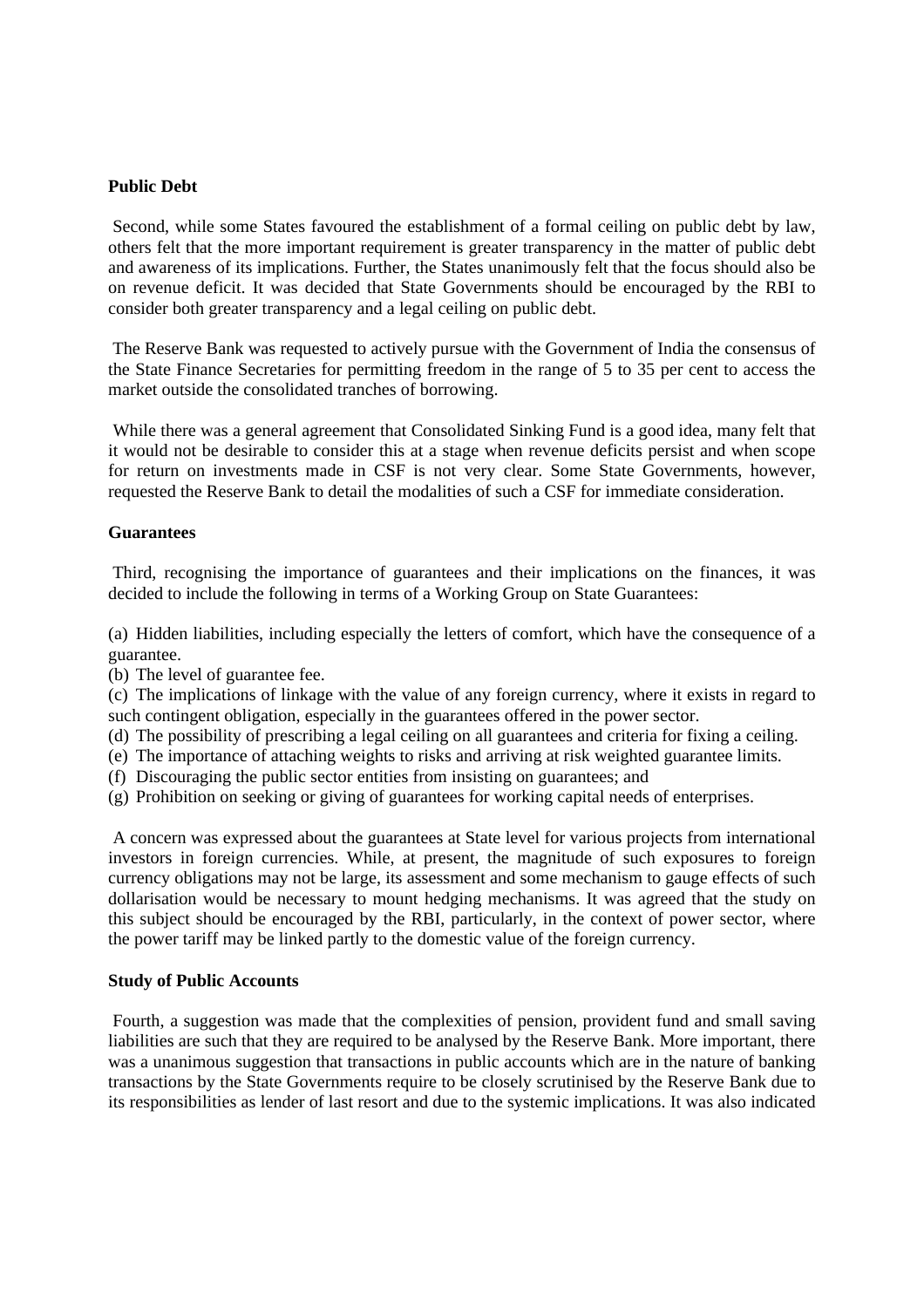that a study on public account transactions by the Reserve Bank should ideally cover both the Centre and States. The Reserve Bank agreed to take up such a study in regard to the States, initially, as a part of its Development Research Group by Studies by utilising the services of both in-house expertise and outside talent.

# **Inter-generational Equity**

Fifth, considering the prospects of the burden on the future generation on account of the rising public debt, contingent and other liabilities, and with a view to increasing the awareness of this issue, it was decided that, accounting mechanisms should be adopted, to depict inter-generational equity considerations in managing public finance. The Reserve Bank agreed to the request that it should develop a model of accounting practice for this purpose by obtaining necessary information on best practices in the world.

# **Fiscal Stabilisation and Restructuring Fund**

Sixth, while some progress has been made in regard to fiscal reform at the State level with the assistance of World Bank and Asian Development Bank, many states felt that a fund to be administered by the Reserve Bank should be considered. Such a fund can provide additional resources on the basis of progress in the reform and thus encourage the State Governments to undertake reforms. The package so designed should be realistic and made suitable to the individual States. It was agreed that the Reserve Bank would consider such a fund initially at the senior level internally and later in consultation with the Government of India.

### **Health Card**

 Seventh, there was a consensus on the usefulness of assessment of the financial health of each State as an important means to encourage fiscal responsibility. It was suggested that the responsibility of assessing the financial health should be undertaken by the Reserve Bank. Reserve Bank agreed that they would consider the relevant data, the periodicity and the parameters for working out such a health card. Prima facie on the basis of the information in RBI's study on Finances of State Governments some financial indicators can be evolved and these can be released along with the annual volume on the finances of State Governments, as in the case of the financial ratios for individual banks publilshed in the Report on Trend and progress of Banking in India. Some more work is needed to arrive at the most appropriate ratios for such a health card. The RBI would, no doubt, seek advice from select Finance Secretaries or other experts on the relevant data, periodicity, detail, etc. before launching such an exercise.

### **Conclusion**

 In conclusion, let me reiterate the importance of States in furthering reform. Indeed, positive elements of redefining the relationship between the State and the market have to occur in India at the State level even more than at the Central level and that is no easy task. Such a reform has to be based on reliable data and sound analysis. The present volume on Andhra Pradesh with contributions from the best and brightest on the subject in the State is a good model. Other states could emulate. I commend this book to all researchers, policy makers and senior students.